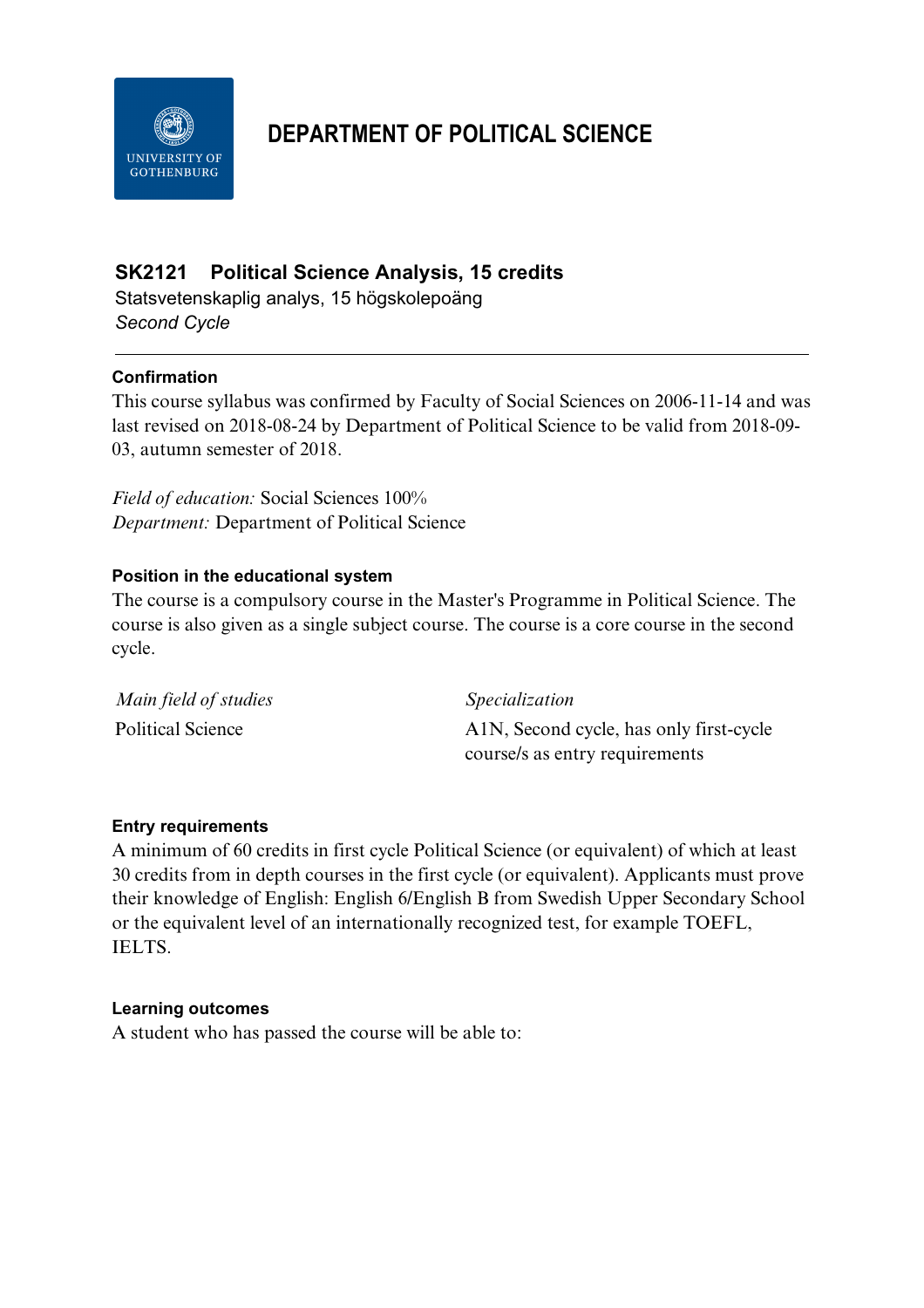#### *Knowledge and understanding*

- Have in-depth as well as broad general knowledge of the main Political Science research areas
- Have gained insights of such a character that will make possible in-depth understanding and analysis of various Political Science problematics and issues by means of contending analytical perspectives and research methods

## *Competence and skills*

- Independently, at an in-depth level, organise, write and present orally and in writing short research reports with topics from the various Political Science research areas
- Independently produce text in accordance with good academic practice, including proper citation technique and use of references
- Communicate clearly and proficiently in English both orally and in writing

## *Judgement and approach*

• At an in-depth level understand and critically evaluate research based on the main Political Science research

## **Course content**

During the last couple of decades Political Science has developed into a mature academic subject, which has led to further specialization into various sub disciplines or research areas (e.g. Political Behavior, Comparative Politics, Public Administration, Political Theory and International Politics). At the same time there has been increased integration too between the sub disciplines, both theoretically and analytically as well as methodologically. The course aims to make the students aware of the subject's complexity. This aim will be achieved by guiding the students to research classics from the various research areas as well as to current research. The course will apply different analytical perspectives on the various research areas and make the students aware of different research strategies and research methods. Throughout the course, students will gain skills in critically reflected oral and written academic presentation through problem-based research overview assignments.

## **Form of teaching**

The course is an in-house course and combines lectures and seminars for five different research areas.

*Language of instruction:* English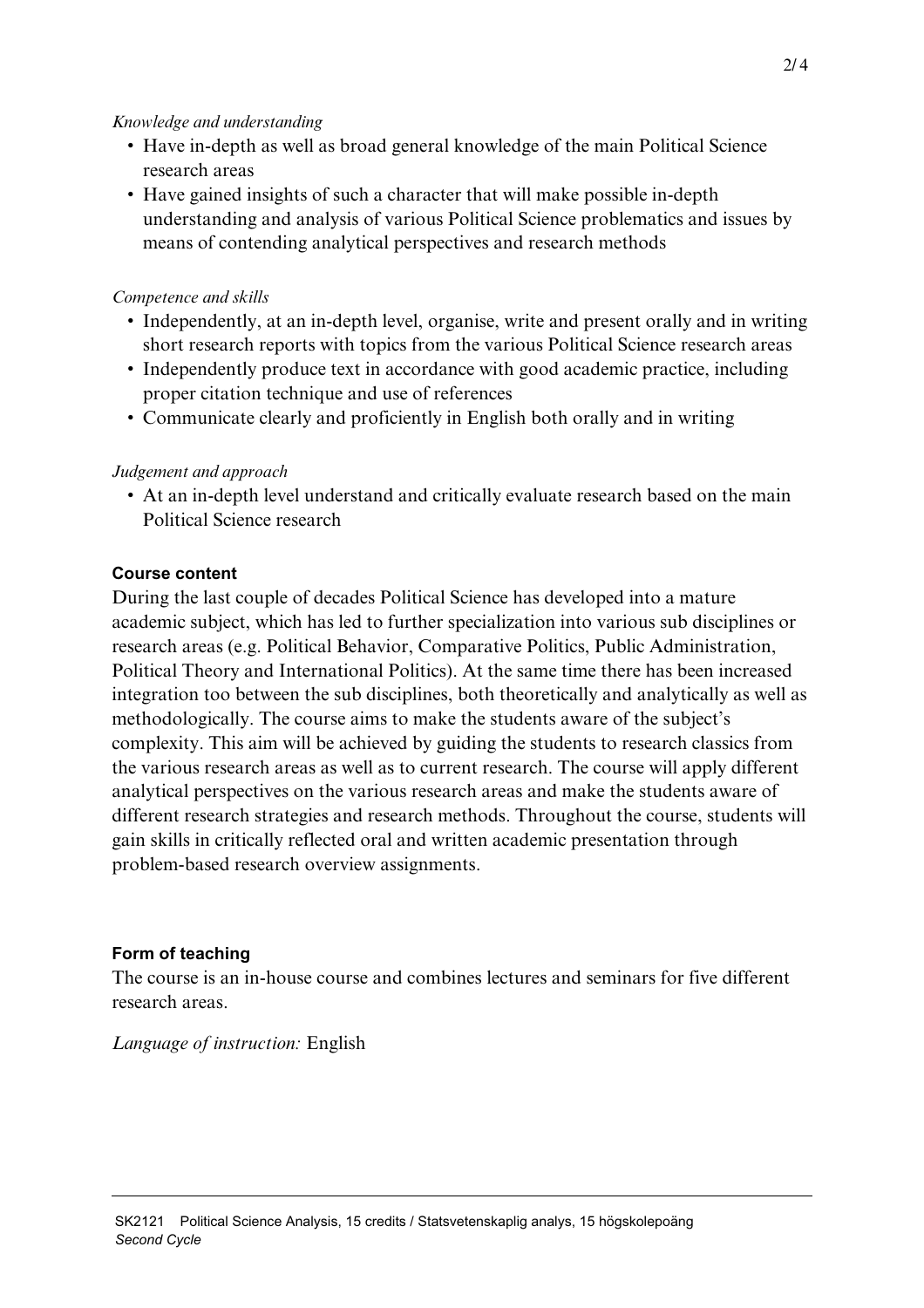## **Assessment**

The course is examined through one discussion paper and four research overviews, one for each subfield included in the course. In addition to discussion paper and the research reports the student must make one oral presentation of his/her research report and actively participate in all five compulsory seminars.

The first discussion paper and seminar discussion are awarded 2 credits and graded with Pass (G) or Fail (U).

Each of the four research seminar papers are graded Fail (U), Pass (G), Pass with Distinction (VG) and awarded 3 credits each.

The oral presentation earns an additional 1 credits and is graded Fail (U), Pass (G), Pass with Distinction (VG).

A student who is not able to attend a compulsory part of the course can do an alternative assignment. The assignment will be described in the course guide.

Completion of examined assignments are permitted in case of grade fail (U) and is specified by the responsible teacher. If the student does not submit the completion on time, the student will be failed on the assignment.

If a student, who has failed the same examined component twice, wishes to change examiner before the next examination, a written application shall be sent to the department responsible for the course and shall be granted unless there are special reasons to the contrary (Chapter 6, Section 22 of Higher Education Ordinance).

At least five occasions shall be offered the students to pass a course or part of a course (Chapter 6, Section 21 of Higher Education Ordinance).

In cases where a course has been discontinued or has undergone major changes, the student shall normally be guaranteed at least three examination occasions (including the ordinary examination) during a period of at least one year from the last time the course was given. This may not be in conflict with Chapter 6 Section 21 of Higher Education Ordinance

# **Grades**

The grading scale comprises: Pass with Distinction (VG), Pass (G) and Fail (U). In order to pass the course  $(G)$ , the student needs to pass all the assignments. In order to pass the course with distinction (VG), either at least 3 of the reports must have the grade VG and the rest of the assignments have the grade G, or two of the reports must have the grade VG and the oral presentation the grade VG and the rest of the assignments have G.

To obtain the Pass grade the student must fulfill all the learning outcomes. To obtain Pass with distinction the work of the student should show a very good ability to connect